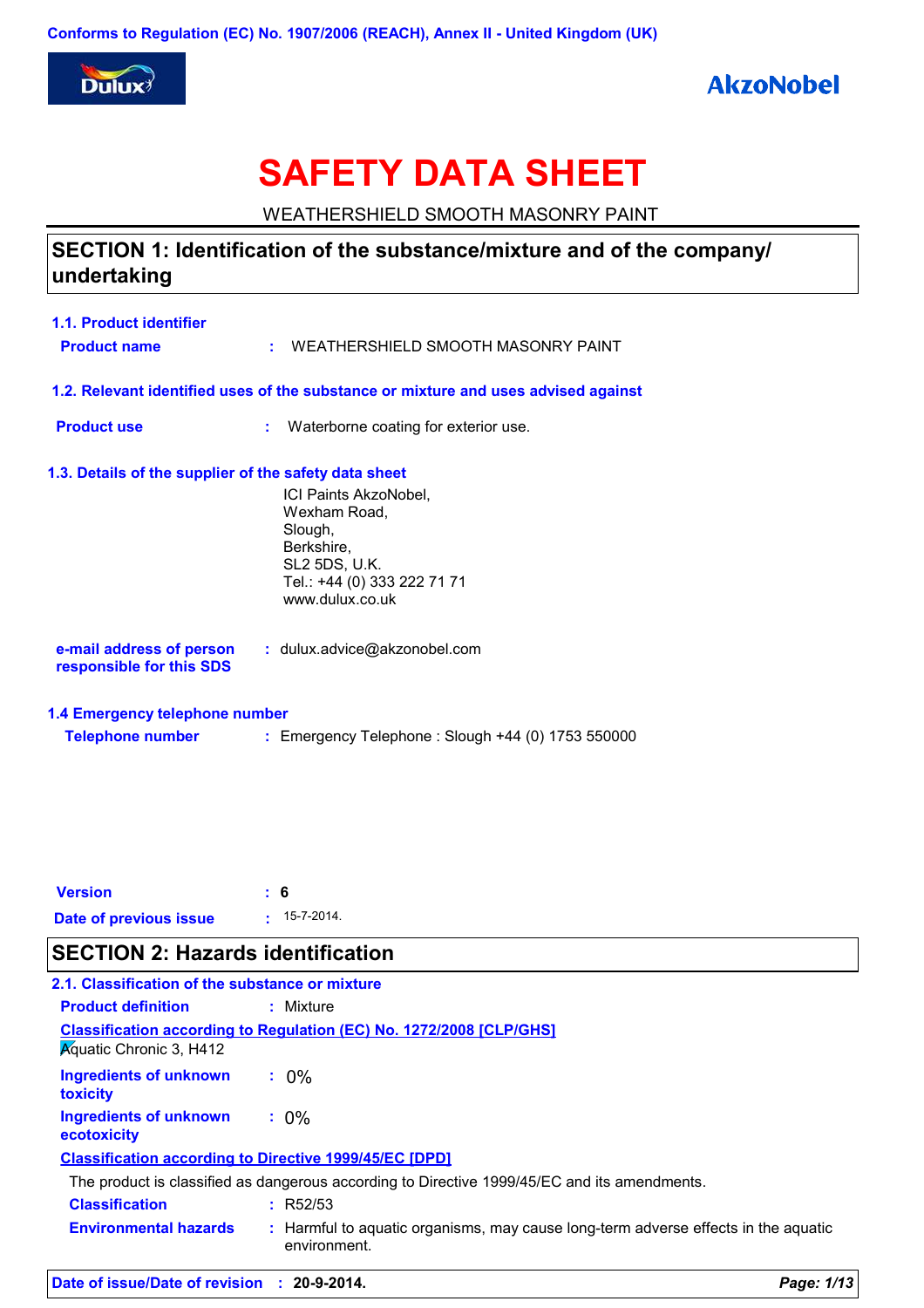## **SECTION 2: Hazards identification**

See Section 11 for more detailed information on health effects and symptoms. See Section 16 for the full text of the R phrases or H statements declared above.

| 2.2. Label elements                                                                                                                                             |                                                                                                                                                                                                                                               |
|-----------------------------------------------------------------------------------------------------------------------------------------------------------------|-----------------------------------------------------------------------------------------------------------------------------------------------------------------------------------------------------------------------------------------------|
| <b>Signal word</b>                                                                                                                                              | : No signal word.                                                                                                                                                                                                                             |
| <b>Hazard statements</b>                                                                                                                                        | : H412 - Harmful to aquatic life with long lasting effects.                                                                                                                                                                                   |
| <b>Precautionary statements</b>                                                                                                                                 |                                                                                                                                                                                                                                               |
| <b>General</b>                                                                                                                                                  | : P102 - Keep out of reach of children.<br>P101 - If medical advice is needed, have product container or label at hand.                                                                                                                       |
| <b>Prevention</b>                                                                                                                                               | : P262 - Do not get in eyes, on skin, or on clothing.                                                                                                                                                                                         |
| <b>Response</b>                                                                                                                                                 | $\therefore$ $P312$ - Call a POISON CENTER or physician if you feel unwell.                                                                                                                                                                   |
| <b>Storage</b>                                                                                                                                                  | : Not applicable.                                                                                                                                                                                                                             |
| <b>Disposal</b>                                                                                                                                                 | : P501 - Dispose of contents and container in accordance with all local, regional,<br>national or international regulations.                                                                                                                  |
| <b>Supplemental label</b><br>elements                                                                                                                           | : Contains reaction mass of: 5-chloro-2-methyl-4-isothiazolin-3-one [EC no.<br>247-500-7] and 2-methyl-2H-isothiazol-3-one [EC no. 220-239-6] (3:1), octhilinone<br>(ISO) and 1,2-benzisothiazol-3(2H)-one. May produce an allergic reaction. |
| <b>Annex XVII - Restrictions</b><br>on the manufacture,<br>placing on the market and<br>use of certain dangerous<br>substances, mixtures and<br><b>articles</b> | : Not applicable.                                                                                                                                                                                                                             |
| <b>Special packaging requirements</b>                                                                                                                           |                                                                                                                                                                                                                                               |
| <b>Containers to be fitted</b><br>with child-resistant<br>fastenings                                                                                            | : Not applicable.                                                                                                                                                                                                                             |
| <b>Tactile warning of danger</b>                                                                                                                                | : Not applicable.                                                                                                                                                                                                                             |

### **2.3. Other hazards**

**Other hazards which do : not result in classification** : None known.

## **SECTION 3: Composition/information on ingredients**

**3.2 Mixtures :** Mixture

|                                   |                                                                            |                               |                                           | <b>Classification</b>                                                                                                                                                        |             |
|-----------------------------------|----------------------------------------------------------------------------|-------------------------------|-------------------------------------------|------------------------------------------------------------------------------------------------------------------------------------------------------------------------------|-------------|
| <b>Product/ingredient</b><br>name | <b>Identifiers</b>                                                         | $%$ (w/w)                     | 67/548/EEC                                | <b>Regulation (EC) No.</b><br>1272/2008 [CLP]                                                                                                                                | <b>Type</b> |
| pronopol (INN)                    | EC: 200-143-0<br>CAS: 52-51-7<br>Index: 603-085-00-8                       | < 0, 1                        | Xn; R21/22<br>Xi; R41, R37/38<br>N; R50   | Acute Tox. 4, H302<br>Acute Tox. 4, H312<br>Skin Irrit. 2, H315<br>Eye Dam. 1, H318<br>STOT SE 3, H335<br>(Respiratory tract<br><i>irritation</i> )<br>Aquatic Acute 1, H400 | $[1]$       |
| Terbutryn                         | EC: 212-950-5                                                              | $>=0.$<br>$0025 -$<br>< 0,025 | Xn; R22                                   | Acute Tox. 4, H302                                                                                                                                                           | $\vert$ [1] |
|                                   | CAS: 886-50-0<br>Index: 3.1: self<br>classification<br>3.2: Selfclassified |                               | R43<br>N; R50/53                          | Skin Sens. 1, H317<br>Aquatic Acute 1, H400<br>Aquatic Chronic 1, H410                                                                                                       |             |
| pyrithione zinc                   | EC: 236-671-3<br>CAS: 13463-41-7                                           | < 0, 1                        | $T$ ; R23<br>Xn; R22<br>Xi; R41<br>N; R50 | Acute Tox. 4, H302<br>Acute Tox. 3, H331<br>Eye Dam. 1, H318<br>Aquatic Acute 1, H400                                                                                        | $[1]$       |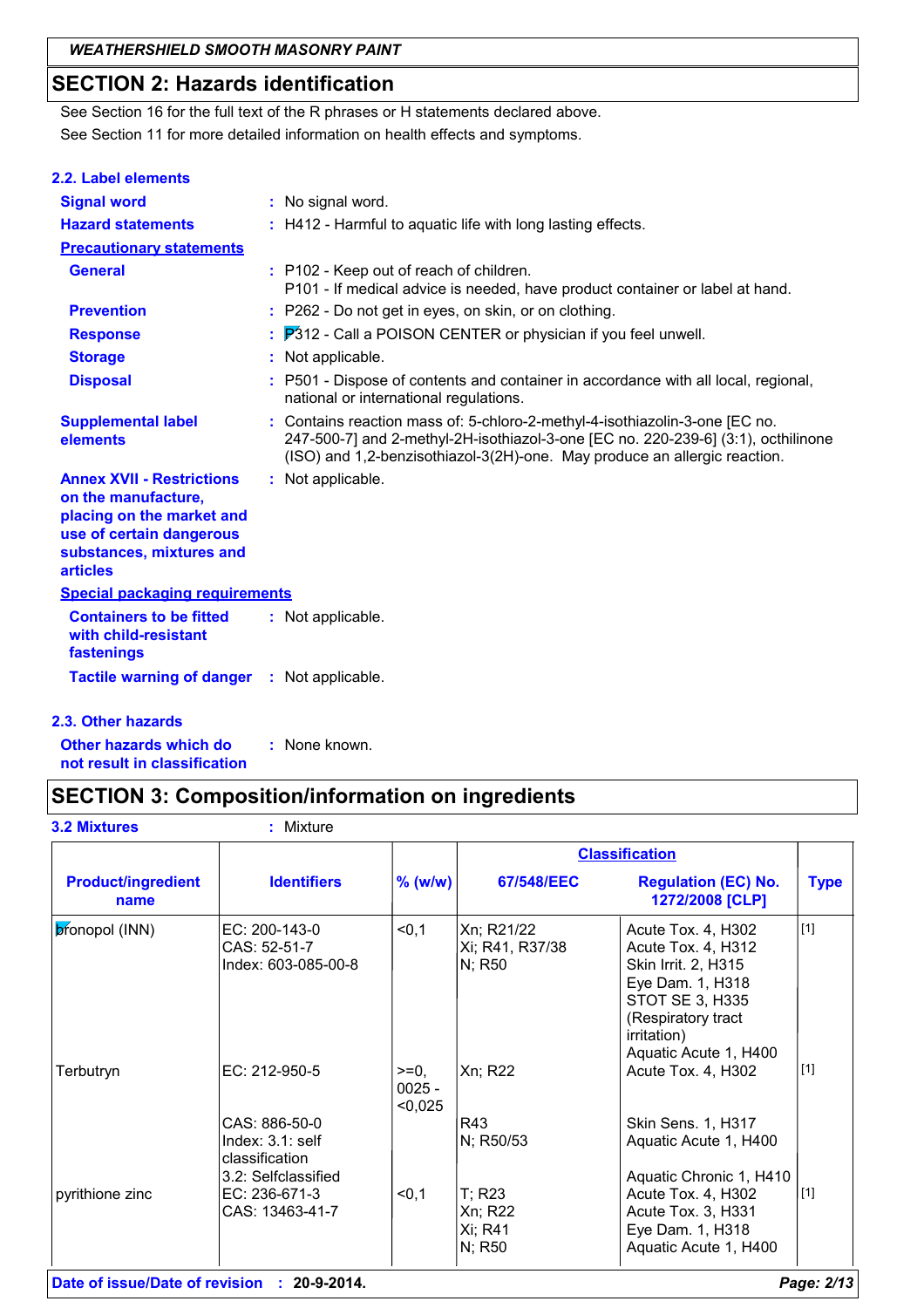## **SECTION 3: Composition/information on ingredients**

| octhilinone (ISO) | EC: 247-761-7       | < 0.025 | T: R23/24               | Acute Tox. 4, H302        | [1] |
|-------------------|---------------------|---------|-------------------------|---------------------------|-----|
|                   | CAS: 26530-20-1     |         | Xn; R22                 | Acute Tox. 3, H311        |     |
|                   | Index: 613-112-00-5 |         | C: R34                  | Acute Tox. 3, H331        |     |
|                   |                     |         | R43                     | Skin Corr. 1B, H314       |     |
|                   |                     |         | N; R50/53               | Eye Dam. 1, H318          |     |
|                   |                     |         |                         | <b>Skin Sens. 1, H317</b> |     |
|                   |                     |         |                         | Aquatic Acute 1, H400     |     |
|                   |                     |         |                         | Aquatic Chronic 1, H410   |     |
|                   |                     |         | See Section 16 for      | See Section 16 for the    |     |
|                   |                     |         | the full text of the R- | l full text of the H      |     |
|                   |                     |         | phrases declared        | statements declared       |     |
|                   |                     |         | above.                  | above.                    |     |

There are no additional ingredients present which, within the current knowledge of the supplier and in the concentrations applicable, are classified as hazardous to health or the environment, are PBTs, vPvBs or Substances of equivalent concern, or have been assigned a workplace exposure limit and hence require reporting in this section.

Type

 $\boxed{1}$  Substance classified with a health or environmental hazard

[2] Substance with a workplace exposure limit

[3] Substance meets the criteria for PBT according to Regulation (EC) No. 1907/2006, Annex XIII

[4] Substance meets the criteria for vPvB according to Regulation (EC) No. 1907/2006, Annex XIII

[5] Substance of equivalent concern

Occupational exposure limits, if available, are listed in Section 8.

### **SECTION 4: First aid measures**

### **4.1. Description of first aid measures**

| <b>General</b>                    | : In all cases of doubt, or when symptoms persist, seek medical attention. Never give<br>anything by mouth to an unconscious person. If unconscious, place in recovery<br>position and seek medical advice. |
|-----------------------------------|-------------------------------------------------------------------------------------------------------------------------------------------------------------------------------------------------------------|
| <b>Eye contact</b>                | : Check for and remove any contact lenses. Immediately flush eyes with running<br>water for at least 15 minutes, keeping eyelids open. Seek immediate medical<br>attention.                                 |
| <b>Inhalation</b>                 | : Remove to fresh air. Keep person warm and at rest. If not breathing, if breathing is<br>irregular or if respiratory arrest occurs, provide artificial respiration or oxygen by<br>trained personnel.      |
| <b>Skin contact</b>               | : Remove contaminated clothing and shoes. Wash skin thoroughly with soap and<br>water or use recognised skin cleanser. Do NOT use solvents or thinners.                                                     |
| <b>Ingestion</b>                  | : If swallowed, seek medical advice immediately and show the container or label.<br>Keep person warm and at rest. Do NOT induce vomiting.                                                                   |
| <b>Protection of first-aiders</b> | : No action shall be taken involving any personal risk or without suitable training. It<br>may be dangerous to the person providing aid to give mouth-to-mouth resuscitation.                               |

### **4.2. Most important symptoms and effects, both acute and delayed**

There are no data available on the mixture itself. The mixture has been assessed following the EC 1272/2008 regulation and classified for toxicological hazards accordingly. See Sections 2 and 3 for details.

Exposure to component solvent vapour concentrations in excess of the stated occupational exposure limit may result in adverse health effects such as mucous membrane and respiratory system irritation and adverse effects on the kidneys, liver and central nervous system. Symptoms and signs include headache, dizziness, fatigue, muscular weakness, drowsiness and, in extreme cases, loss of consciousness.

Solvents may cause some of the above effects by absorption through the skin. Repeated or prolonged contact with the mixture may cause removal of natural fat from the skin, resulting in non-allergic contact dermatitis and absorption through the skin.

If splashed in the eyes, the liquid may cause irritation and reversible damage.

Ingestion may cause nausea, diarrhea and vomiting.

This takes into account, where known, delayed and immediate effects and also chronic effects of components from short-term and long-term exposure by oral, inhalation and dermal routes of exposure and eye contact.

### **4.3. Indication of any immediate medical attention and special treatment needed**

**Notes to physician** : Treat symptomatically. Contact poison treatment specialist immediately if large quantities have been ingested or inhaled.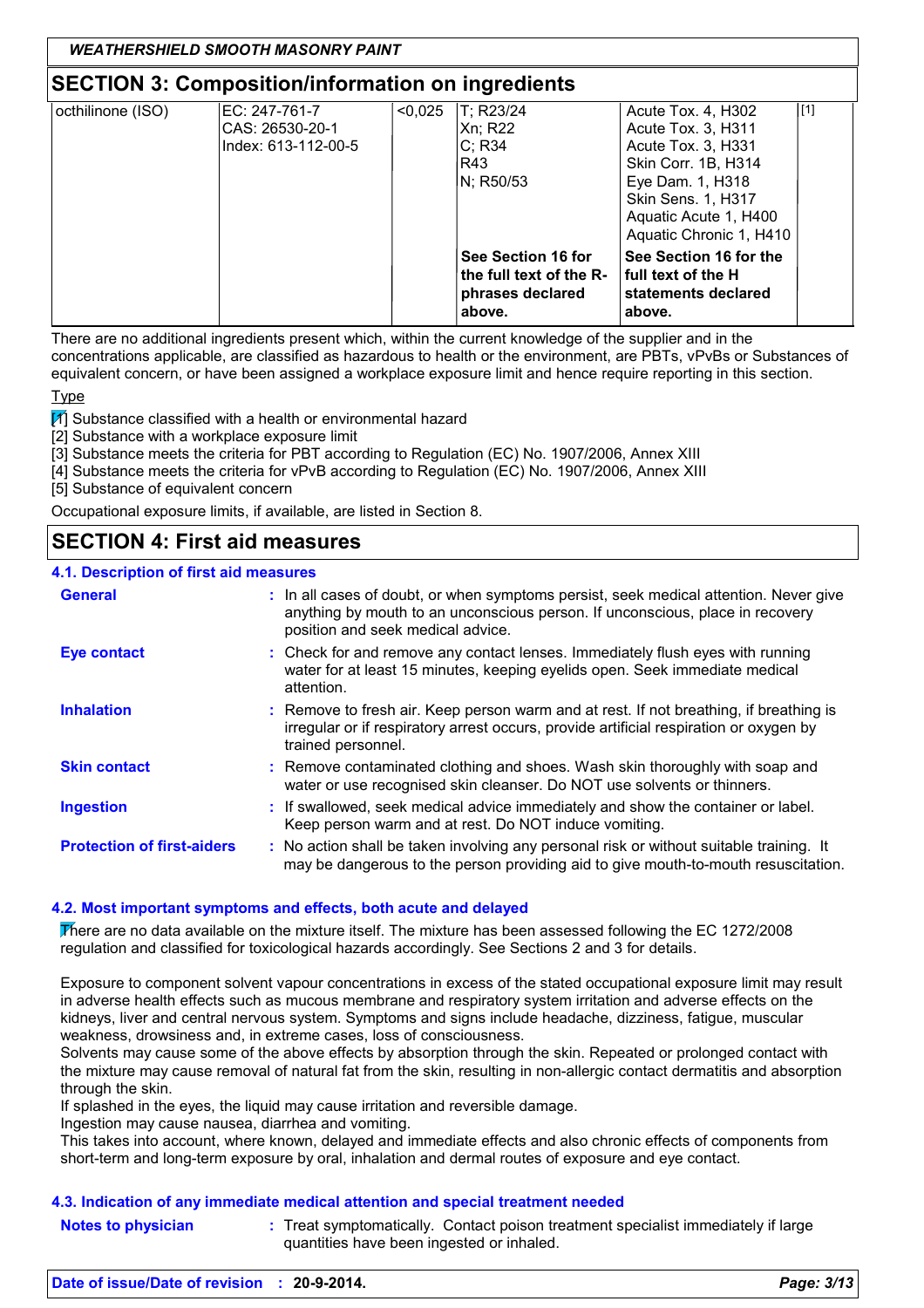### *WEATHERSHIELD SMOOTH MASONRY PAINT*

### **SECTION 4: First aid measures**

**Specific treatments :** No specific treatment.

See toxicological information (Section 11)

| <b>SECTION 5: Firefighting measures</b>                            |                                                                                                                              |  |  |
|--------------------------------------------------------------------|------------------------------------------------------------------------------------------------------------------------------|--|--|
| 5.1. Extinguishing media<br><b>Suitable extinguishing</b><br>media | : Recommended: alcohol-resistant foam, $CO2$ , powders, water spray.                                                         |  |  |
| Unsuitable extinguishing<br>media                                  | : Do not use water jet.                                                                                                      |  |  |
|                                                                    | 5.2. Special hazards arising from the substance or mixture                                                                   |  |  |
| <b>Hazards from the</b><br>substance or mixture                    | : Fire will produce dense black smoke. Exposure to decomposition products may<br>cause a health hazard.                      |  |  |
| <b>Hazardous thermal</b><br>decomposition products                 | : Decomposition products may include the following materials: carbon monoxide,<br>carbon dioxide, smoke, oxides of nitrogen. |  |  |
| 5.3. Advice for firefighters                                       |                                                                                                                              |  |  |
| <b>Special protective actions</b><br>for fire-fighters             | : Cool closed containers exposed to fire with water. Do not release runoff from fire to<br>drains or watercourses.           |  |  |
| <b>Special protective</b><br>equipment for fire-fighters           | : Appropriate breathing apparatus may be required.                                                                           |  |  |

## **SECTION 6: Accidental release measures**

|                                                                 | 6.1. Personal precautions, protective equipment and emergency procedures                                                                                                                                                                                                           |
|-----------------------------------------------------------------|------------------------------------------------------------------------------------------------------------------------------------------------------------------------------------------------------------------------------------------------------------------------------------|
| For non-emergency<br>personnel                                  | : Exclude sources of ignition and ventilate the area. Avoid breathing vapour or mist.<br>Refer to protective measures listed in sections 7 and 8.                                                                                                                                  |
| For emergency responders                                        | : If specialised clothing is required to deal with the spillage, take note of any<br>information in Section 8 on suitable and unsuitable materials. See also the<br>information in "For non-emergency personnel".                                                                  |
| <b>6.2. Environmental</b><br>precautions                        | : Do not allow to enter drains or watercourses. If the product contaminates lakes,<br>rivers, or sewers, inform the appropriate authorities in accordance with local<br>regulations.                                                                                               |
| 6.3. Methods and material<br>for containment and<br>cleaning up | : Contain and collect spillage with non-combustible, absorbent material e.g. sand,<br>earth, vermiculite or diatomaceous earth and place in container for disposal<br>according to local regulations (see Section 13). Preferably clean with a detergent.<br>Avoid using solvents. |
| 6.4. Reference to other<br><b>sections</b>                      | : See Section 1 for emergency contact information.<br>See Section 8 for information on appropriate personal protective equipment.<br>See Section 13 for additional waste treatment information.                                                                                    |

## **SECTION 7: Handling and storage**

The information in this section contains generic advice and guidance. The list of Identified Uses in Section 1 should be consulted for any available use-specific information provided in the Exposure Scenario(s).

| <b>7.1 Precautions for safe</b><br>handling | : Prevent the creation of flammable or explosive concentrations of vapours in air and<br>avoid vapour concentrations higher than the occupational exposure limits.<br>In addition, the product should only be used in areas from which all naked lights and<br>other sources of ignition have been excluded. Electrical equipment should be<br>protected to the appropriate standard.<br>Mixture may charge electrostatically: always use earthing leads when transferring<br>from one container to another.<br>Operators should wear antistatic footwear and clothing and floors should be of the<br>conducting type.<br>Keep away from heat, sparks and flame. No sparking tools should be used. |
|---------------------------------------------|----------------------------------------------------------------------------------------------------------------------------------------------------------------------------------------------------------------------------------------------------------------------------------------------------------------------------------------------------------------------------------------------------------------------------------------------------------------------------------------------------------------------------------------------------------------------------------------------------------------------------------------------------------------------------------------------------|
|---------------------------------------------|----------------------------------------------------------------------------------------------------------------------------------------------------------------------------------------------------------------------------------------------------------------------------------------------------------------------------------------------------------------------------------------------------------------------------------------------------------------------------------------------------------------------------------------------------------------------------------------------------------------------------------------------------------------------------------------------------|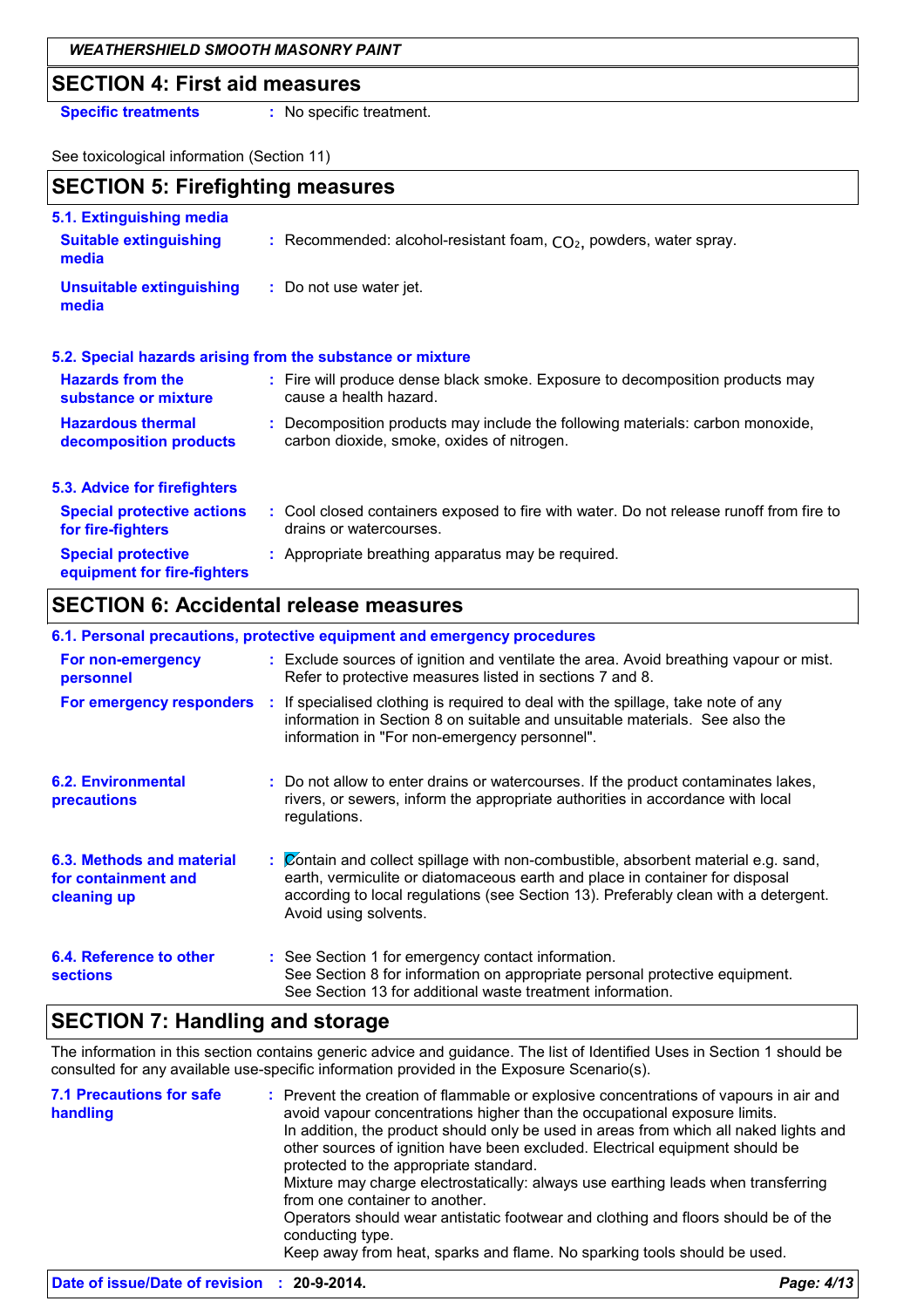## **SECTION 7: Handling and storage**

|                                                                                                     | Avoid contact with skin and eyes. Avoid the inhalation of dust, particulates, spray or<br>mist arising from the application of this mixture. Avoid inhalation of dust from<br>sanding.<br>Eating, drinking and smoking should be prohibited in areas where this material is<br>handled, stored and processed.<br>Put on appropriate personal protective equipment (see Section 8).<br>Never use pressure to empty. Container is not a pressure vessel.<br>Always keep in containers made from the same material as the original one.<br>Comply with the health and safety at work laws.<br>Do not allow to enter drains or watercourses.<br>Information on fire and explosion protection<br>Vapours are heavier than air and may spread along floors. Vapours may form<br>explosive mixtures with air. |
|-----------------------------------------------------------------------------------------------------|--------------------------------------------------------------------------------------------------------------------------------------------------------------------------------------------------------------------------------------------------------------------------------------------------------------------------------------------------------------------------------------------------------------------------------------------------------------------------------------------------------------------------------------------------------------------------------------------------------------------------------------------------------------------------------------------------------------------------------------------------------------------------------------------------------|
| <b>7.2 Conditions for safe</b><br>storage, including any<br><b>incompatibilities</b>                | : Store in accordance with local regulations.<br>Notes on joint storage<br>Keep away from: oxidising agents, strong alkalis, strong acids.<br>Additional information on storage conditions<br>Observe label precautions. Store in a dry, cool and well-ventilated area. Keep away<br>from heat and direct sunlight. Keep away from sources of ignition. No smoking.<br>Prevent unauthorised access. Containers that have been opened must be carefully<br>resealed and kept upright to prevent leakage.                                                                                                                                                                                                                                                                                                |
| 7.3 Specific end use(s)<br><b>Recommendations</b><br>Industrial sector specific<br><b>solutions</b> | : Not available.<br>: Not available.                                                                                                                                                                                                                                                                                                                                                                                                                                                                                                                                                                                                                                                                                                                                                                   |

## **SECTION 8: Exposure controls/personal protection**

The information in this section contains generic advice and guidance. Information is provided based on typical anticipated uses of the product. Additional measures might be required for bulk handling or other uses that could significantly increase worker or exposure or environmental releases.

### **8.1 Control parameters**

**Occupational exposure limits**

No exposure limit value known.

**Recommended monitoring procedures :** If this product contains ingredients with exposure limits, personal, workplace atmosphere or biological monitoring may be required to determine the effectiveness of the ventilation or other control measures and/or the necessity to use respiratory protective equipment. Reference should be made to monitoring standards, such as the following: European Standard EN 689 (Workplace atmospheres - Guidance for the assessment of exposure by inhalation to chemical agents for comparison with limit values and measurement strategy) European Standard EN 14042 (Workplace atmospheres - Guide for the application and use of procedures for the assessment of exposure to chemical and biological agents) European Standard EN 482 (Workplace atmospheres - General requirements for the performance of procedures for the measurement of chemical agents) Reference to national guidance documents for methods for the determination of hazardous substances will also be required.

### **DNELs/DMELs**

No DNELs/DMELs available.

### **PNECs**

No PNECs available

### **8.2 Exposure controls**

| <b>Appropriate engineering</b> | : Provide adequate ventilation. Where reasonably practicable, this should be     |
|--------------------------------|----------------------------------------------------------------------------------|
| <b>controls</b>                | achieved by the use of local exhaust ventilation and good general extraction. If |
|                                | these are not sufficient to maintain concentrations of particulates and solvent  |
|                                | vapours below the OEL, suitable respiratory protection must be worn.             |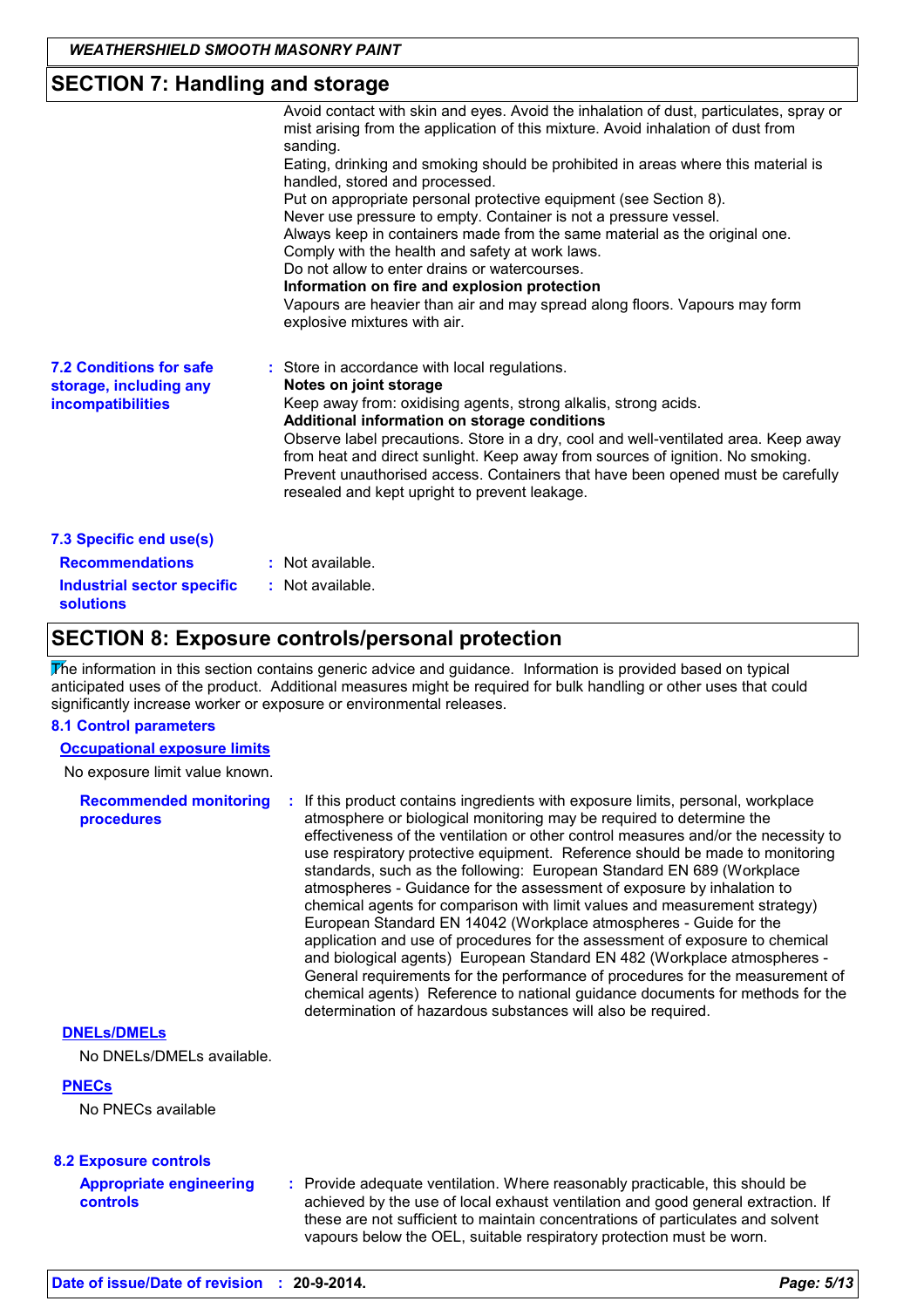## **SECTION 8: Exposure controls/personal protection**

| <b>Individual protection measures</b> |                                                                                                                                                                                                                                                                                                                                                                                                   |
|---------------------------------------|---------------------------------------------------------------------------------------------------------------------------------------------------------------------------------------------------------------------------------------------------------------------------------------------------------------------------------------------------------------------------------------------------|
| <b>Hygiene measures</b>               | : Wash hands, forearms and face thoroughly after handling chemical products,<br>before eating, smoking and using the lavatory and at the end of the working<br>period. Appropriate techniques should be used to remove potentially<br>contaminated clothing. Wash contaminated clothing before reusing. Ensure that<br>eyewash stations and safety showers are close to the workstation location. |
| <b>Eye/face protection</b>            | : Use safety eyewear designed to protect against splash of liquids.                                                                                                                                                                                                                                                                                                                               |
| <b>Skin protection</b>                |                                                                                                                                                                                                                                                                                                                                                                                                   |
| <b>Hand protection</b>                |                                                                                                                                                                                                                                                                                                                                                                                                   |
|                                       | There is no one alove material or combination of materials that will give unlimited resistance to any individual or                                                                                                                                                                                                                                                                               |

There is no one glove material or combination of materials that will give unlimited resistance to any individual or combination of chemicals.

The breakthrough time must be greater than the end use time of the product.

The instructions and information provided by the glove manufacturer on use, storage, maintenance and replacement must be followed.

Gloves should be replaced regularly and if there is any sign of damage to the glove material.

Always ensure that gloves are free from defects and that they are stored and used correctly.

The performance or effectiveness of the glove may be reduced by physical/chemical damage and poor maintenance.

Barrier creams may help to protect the exposed areas of the skin but should not be applied once exposure has occurred.

| occurred.                    |                                                                                                                                                                                                                                                                                                                                                                                                                                                                  |
|------------------------------|------------------------------------------------------------------------------------------------------------------------------------------------------------------------------------------------------------------------------------------------------------------------------------------------------------------------------------------------------------------------------------------------------------------------------------------------------------------|
| <b>Gloves</b>                | : For prolonged or repeated contact use protective gloves. Barrier creams may help<br>to protect the exposed areas of skin, they should however not be applied once<br>exposure has occurred. Skin should be washed after contact.                                                                                                                                                                                                                               |
|                              | Use chemical resistant gloves classified under Standard EN 374: Protective<br>gloves against chemicals and micro-organisms. Recommended gloves: Viton® or<br><b>Nitrile</b><br>Breakthrough Time: 480 min                                                                                                                                                                                                                                                        |
|                              | When prolonged or frequently repeated contact may occur, a glove with a<br>protection class of 6 (breakthrough time greater than 480 minutes according to<br>EN 374) is recommended. When only brief contact is expected, a glove with a<br>protection class of 2 or higher (breakthrough time greater than 30 minutes<br>according to EN 374) is recommended.                                                                                                   |
|                              | NOTICE: The selection of a specific glove for a particular application and duration<br>of use in a workplace should also take into account all relevant workplace factors<br>such as, but not limited to: Other chemicals which may be handled, physical<br>requirements (cut/puncture protection, dexterity, thermal protection), potential<br>body reactions to glove materials, as well as the instructions/specifications<br>provided by the glove supplier. |
|                              | The user must check that the final choice of type of glove selected for handling<br>this product is the most appropriate and takes into account the particular<br>conditions of use, as included in the user's risk assessment.                                                                                                                                                                                                                                  |
|                              |                                                                                                                                                                                                                                                                                                                                                                                                                                                                  |
| <b>Body protection</b>       | : Personnel should wear antistatic clothing made of natural fibres or of high-<br>temperature-resistant synthetic fibres.                                                                                                                                                                                                                                                                                                                                        |
| <b>Other skin protection</b> | : Appropriate footwear and any additional skin protection measures should be<br>selected based on the task being performed and the risks involved and should be<br>approved by a specialist before handling this product.                                                                                                                                                                                                                                        |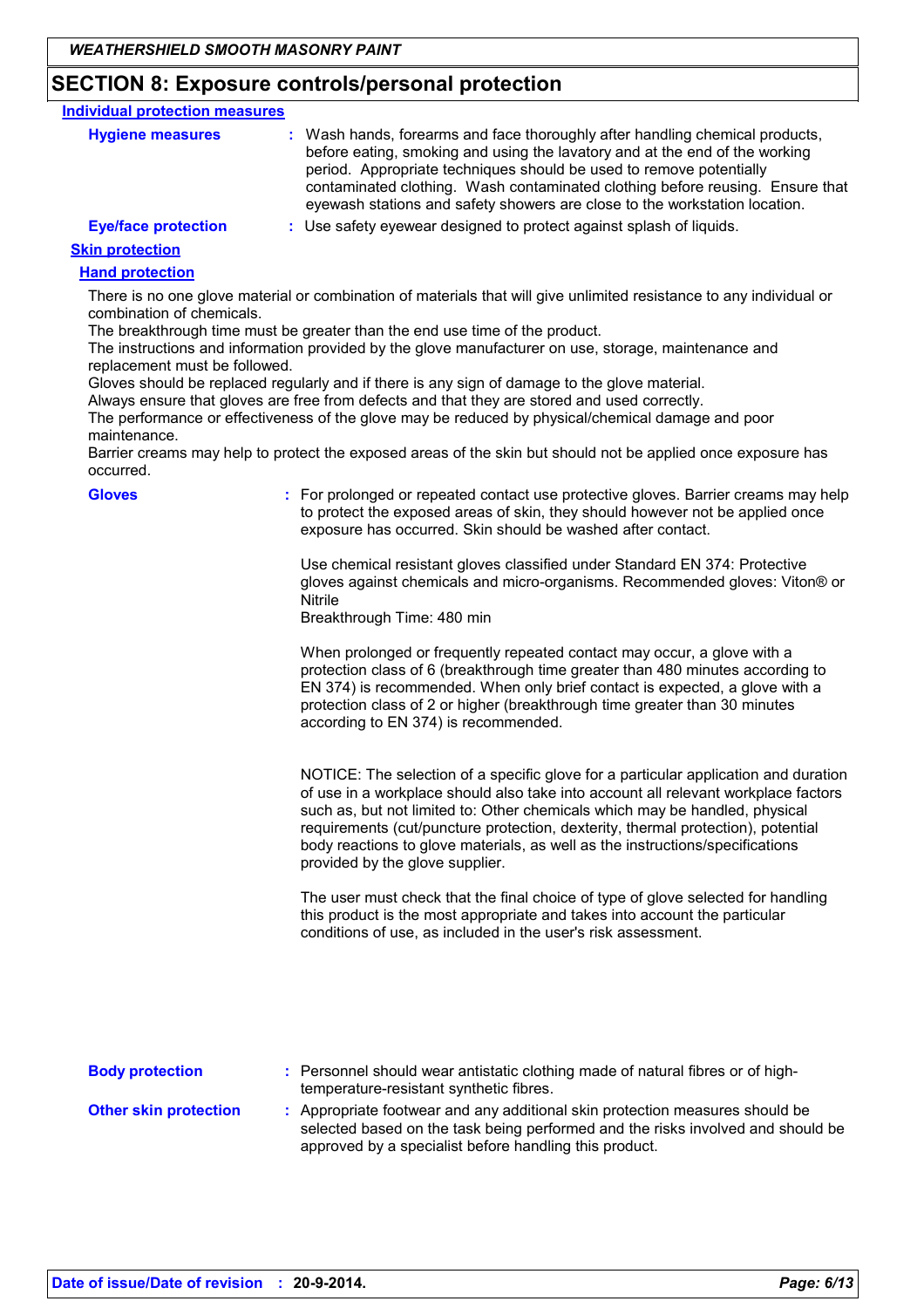## **SECTION 8: Exposure controls/personal protection**

| <b>Respiratory protection</b>                    | : Wworkers are exposed to concentrations above the exposure limit, they must use<br>appropriate, certified respirators.                                                                                                                                                                                                                                                                                                                                                                                                                                                                                                                                                                 |
|--------------------------------------------------|-----------------------------------------------------------------------------------------------------------------------------------------------------------------------------------------------------------------------------------------------------------------------------------------------------------------------------------------------------------------------------------------------------------------------------------------------------------------------------------------------------------------------------------------------------------------------------------------------------------------------------------------------------------------------------------------|
|                                                  | OLD LEAD-BASED PAINTS:                                                                                                                                                                                                                                                                                                                                                                                                                                                                                                                                                                                                                                                                  |
|                                                  | When surfaces are to be prepared for painting, account should be taken of the<br>age of the property and the possibility that lead-pigmented paint might be present.<br>There is a possibility that ingestion or inhalation of scrapings or dust arising from<br>the preparation work could cause health effects. As a working rule you should<br>assume that this will be the case if the age of the property is pre 1960.                                                                                                                                                                                                                                                             |
|                                                  | Where possible wet sanding or chemical stripping methods should be used with<br>surfaces of this type to avoid the creation of dust. When dry sanding cannot be<br>avoided, and effective local exhaust ventilation is not available, it is recommended<br>that a dust respirator is worn, that is approved for use with lead dusts, and its type<br>selected on the basis of the COSHH assessment, taking into account the<br>Workplace Exposure Limit for lead in air. Furthermore, steps should be taken to<br>ensure containment of the dusts created, and that all practicable measures are<br>taken to clean up thoroughly all deposits of dusts in and around the affected area. |
|                                                  | Respiratory protection in case of dust or spray mist formation. (particle filter<br>EN143 type P2) Rrespiratory protection in case of vapour formation. (half mask<br>with combination filter A2-P2 till concentrations of 0,5 Vol%.)                                                                                                                                                                                                                                                                                                                                                                                                                                                   |
|                                                  | The current Control of Lead at Work Regulations approved code of practice<br>should be consulted for advice on protective clothing and personal hygiene<br>precautions. Care should also be taken to exclude visitors, members of the<br>household and especially children from the affected area, during the actual work<br>and the subsequent clean up operations. All scrapings, dust, etc. should be<br>disposed of by the professional painting contractor as Hazardous Waste.                                                                                                                                                                                                     |
|                                                  | Extra precautions will also need to be taken when burning off old lead-based<br>paints because fumes containing lead will be produced. It is recommended that a<br>respirator, approved for use with particulate fumes of lead is selected on the basis<br>of the COSHH assessment, taking into account the Workplace Exposure Limit for<br>lead in air. Similar precautions to those given above about sanding should be<br>taken with reference to protective clothing, disposal of scrapings and dusts, and<br>exclusion of other personnel and especially children from the building during<br>actual work and the subsequent clean up operations.                                  |
|                                                  | Avoid the inhalation of dust. Wear suitable face mask if dry sanding. Special<br>precautions should be taken during surface preparation of pre-1960s paint<br>surfaces over wood and metal as they may contain harmful lead.                                                                                                                                                                                                                                                                                                                                                                                                                                                            |
| <b>Environmental exposure</b><br><b>controls</b> | : Do not allow to enter drains or watercourses.                                                                                                                                                                                                                                                                                                                                                                                                                                                                                                                                                                                                                                         |

**9.1. Information on basic physical and chemical properties**

| <b>Appearance</b>                                      |                   |
|--------------------------------------------------------|-------------------|
| <b>Physical state</b>                                  | : Liquid.         |
| <b>Colour</b>                                          | : Not available.  |
| <b>Odour</b>                                           | : Not available.  |
| <b>Odour threshold</b>                                 | : Not available.  |
| рH                                                     | : Not available.  |
| <b>Melting point/freezing point</b>                    | : Not available.  |
| Initial boiling point and boiling<br>range             | $: 100^{\circ}$ C |
| <b>Flash point</b>                                     | Not applicable.   |
| <b>Evaporation rate</b>                                | Not available.    |
| <b>Upper/lower flammability or</b><br>explosive limits | : Not available.  |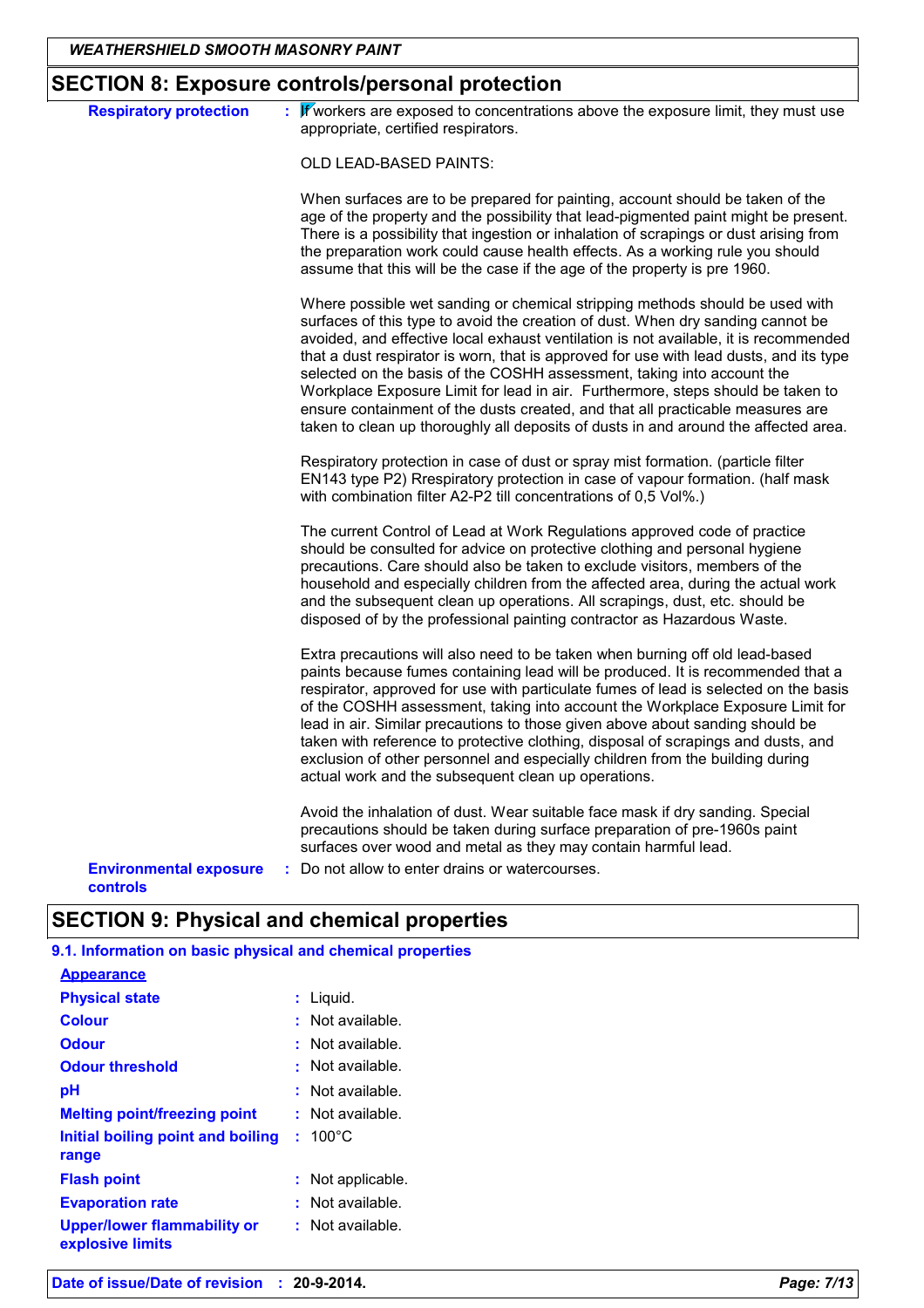## **SECTION 9: Physical and chemical properties**

| <b>Vapour pressure</b>                                             | $:$ Not available.                                           |
|--------------------------------------------------------------------|--------------------------------------------------------------|
| <b>Vapour density</b>                                              | $:$ Not available.                                           |
| <b>Relative density</b>                                            | : 1,257                                                      |
| <b>Solubility(ies)</b>                                             | : Easily soluble in the following materials: cold water.     |
| <b>Solubility in water</b>                                         | $:$ Not available.                                           |
| <b>Partition coefficient: n-octanol/ : Not available.</b><br>water |                                                              |
| <b>Auto-ignition temperature</b>                                   | $:$ Not available.                                           |
| <b>Decomposition temperature</b>                                   | : Not available.                                             |
| <b>Viscosity</b>                                                   | : Kinematic (room temperature): $5.58 \text{ cm}^2/\text{s}$ |
| <b>Explosive properties</b>                                        | $:$ Not available.                                           |
| <b>Oxidising properties</b>                                        | $:$ Not available.                                           |
| 9.2. Other information                                             |                                                              |
|                                                                    |                                                              |

No additional information.

### **SECTION 10: Stability and reactivity**

| 10.1. Reactivity                            | : No specific test data related to reactivity available for this product or its ingredients.                                        |
|---------------------------------------------|-------------------------------------------------------------------------------------------------------------------------------------|
| <b>10.2. Chemical stability</b>             | : Stable under recommended storage and handling conditions (see Section 7).                                                         |
| 10.3. Possibility of<br>hazardous reactions | : Under normal conditions of storage and use, hazardous reactions will not occur.                                                   |
| 10.4. Conditions to avoid                   | : When exposed to high temperatures may produce hazardous decomposition<br>products.                                                |
| 10.5. Incompatible materials                | : Keep away from the following materials to prevent strong exothermic reactions:<br>oxidising agents, strong alkalis, strong acids. |
| 10.6. Hazardous<br>decomposition products   | : Under normal conditions of storage and use, hazardous decomposition products<br>should not be produced.                           |

## **SECTION 11: Toxicological information**

### **11.1. Information on toxicological effects**

There are no data available on the mixture itself. The mixture has been assessed following the EC 1272/2008 regulation and classified for toxicological hazards accordingly. See Sections 2 and 3 for details.

Exposure to component solvent vapour concentrations in excess of the stated occupational exposure limit may result in adverse health effects such as mucous membrane and respiratory system irritation and adverse effects on the kidneys, liver and central nervous system. Symptoms and signs include headache, dizziness, fatigue, muscular weakness, drowsiness and, in extreme cases, loss of consciousness.

Solvents may cause some of the above effects by absorption through the skin. Repeated or prolonged contact with the mixture may cause removal of natural fat from the skin, resulting in non-allergic contact dermatitis and absorption through the skin.

If splashed in the eyes, the liquid may cause irritation and reversible damage.

Ingestion may cause nausea, diarrhea and vomiting.

This takes into account, where known, delayed and immediate effects and also chronic effects of components from short-term and long-term exposure by oral, inhalation and dermal routes of exposure and eye contact.

### **Acute toxicity**

**Conclusion/Summary :** Not available.

**Acute toxicity estimates**

Not available.

**Irritation/Corrosion**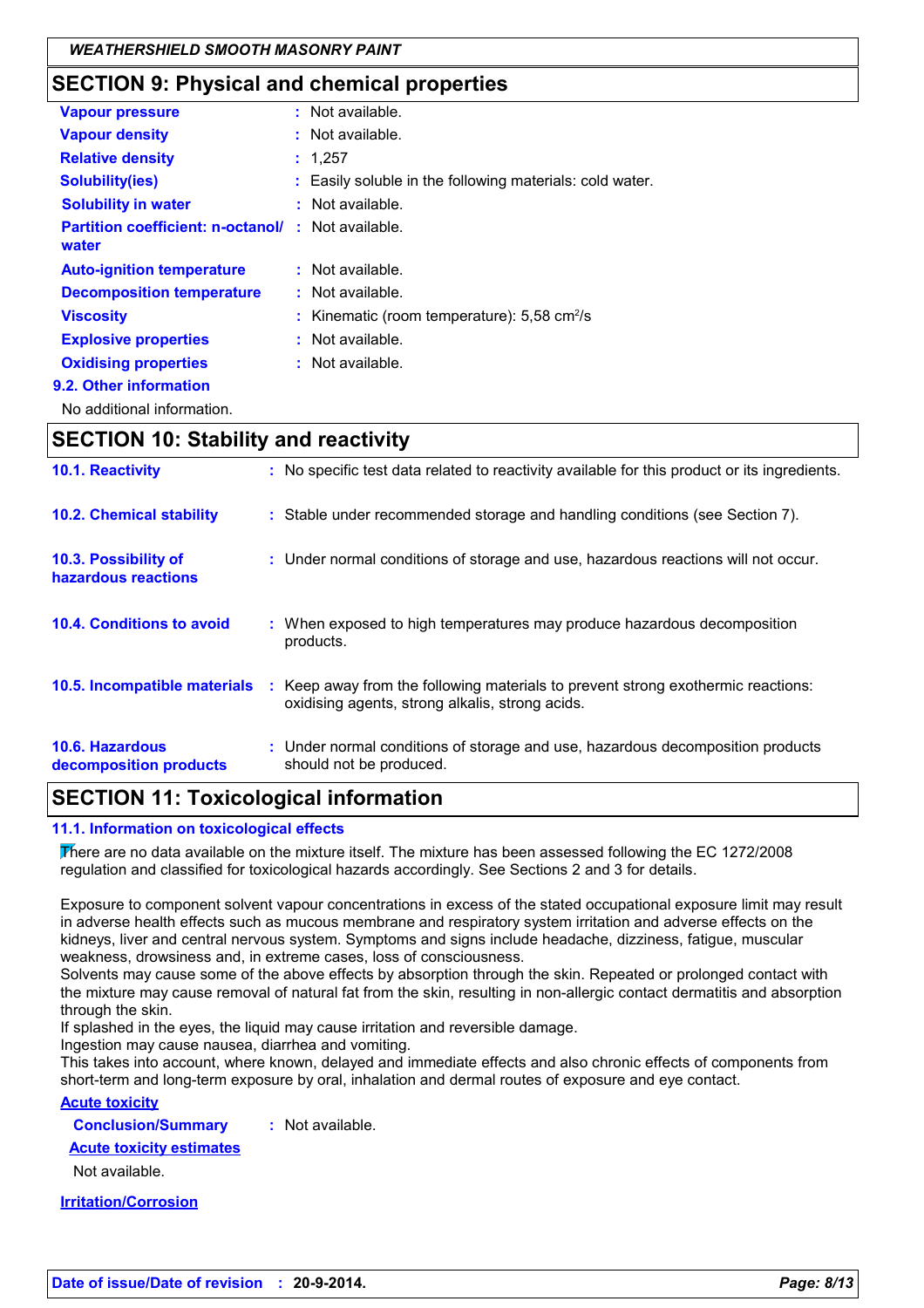## **SECTION 11: Toxicological information**

| <b>Product/ingredient name</b>                          | <b>Result</b>            | <b>Species</b> | <b>Score</b> | <b>Exposure</b> | <b>Observation</b> |
|---------------------------------------------------------|--------------------------|----------------|--------------|-----------------|--------------------|
| bronopol (INN)                                          | Skin - Moderate irritant | Human          |              |                 |                    |
|                                                         | Skin - Mild irritant     | Rabbit         |              |                 |                    |
|                                                         | Skin - Moderate irritant | Rabbit         |              |                 |                    |
| Terbutryn                                               | Eyes - Moderate irritant | Rabbit         |              |                 |                    |
|                                                         | Skin - Mild irritant     | Rabbit         |              |                 |                    |
| octhilinone (ISO)                                       | Eyes - Severe irritant   | Rabbit         | ۰            |                 |                    |
| <b>Conclusion/Summary</b>                               | : Not available.         |                |              |                 |                    |
| <b>Sensitisation</b>                                    |                          |                |              |                 |                    |
| <b>Conclusion/Summary</b>                               | $:$ Not available.       |                |              |                 |                    |
| <b>Mutagenicity</b>                                     |                          |                |              |                 |                    |
| <b>Conclusion/Summary</b>                               | $:$ Not available.       |                |              |                 |                    |
| <b>Carcinogenicity</b>                                  |                          |                |              |                 |                    |
| <b>Conclusion/Summary</b>                               | : Not available.         |                |              |                 |                    |
| <b>Reproductive toxicity</b>                            |                          |                |              |                 |                    |
| <b>Conclusion/Summary</b>                               | $:$ Not available.       |                |              |                 |                    |
| <b>Teratogenicity</b>                                   |                          |                |              |                 |                    |
| <b>Conclusion/Summary</b>                               | : Not available.         |                |              |                 |                    |
| <b>Specific target organ toxicity (single exposure)</b> |                          |                |              |                 |                    |

| <b>Product/ingredient name</b> | <b>Category</b> | <b>Route of</b><br>exposure | <b>Target organs</b>             |
|--------------------------------|-----------------|-----------------------------|----------------------------------|
| bronopol (INN)                 | Category 3      | Not applicable.             | Respiratory tract<br>lirritation |

**Specific target organ toxicity (repeated exposure)**

Not available.

### **Aspiration hazard**

Not available.

**Other information :**

: Not available.

## **SECTION 12: Ecological information**

### **12.1. Toxicity**

There are no data available on the mixture itself. Do not allow to enter drains or watercourses.

The mixture has been assessed following the EC 1272/2008 regulation and is classified for ecotoxicological properties accordingly. See sections 2 and 3 for details.

| <b>Result</b>               | <b>Species</b>                        | <b>Exposure</b> |
|-----------------------------|---------------------------------------|-----------------|
| Acute EC50 1,4 to 2,66 mg/l | Daphnia                               | I48 hours       |
| Acute IC50 0,0036 mg/l      | Algae - (Selenastrum<br>capricornutum | l 72 hours      |
| Acute LC50 1,3 mg/l         | Fish - Lepomis Macrochirus            | 196 hours       |
| Acute LC50 1,1 mg/l         | <b>Fish - Oncorhynchus Mykiss</b>     | 196 hours       |
|                             |                                       |                 |

**Conclusion/Summary :** Not available.

### **12.2. Persistence and degradability**

| <b>Conclusion/Summary</b>                               | : Not available. |  |
|---------------------------------------------------------|------------------|--|
| 12.3. Bioaccumulative potential                         |                  |  |
| 12.4. Mobility in soil                                  |                  |  |
| <b>Soil/water partition</b><br><b>coefficient (Koc)</b> | : Not available. |  |
| <b>Mobility</b>                                         | : Not available. |  |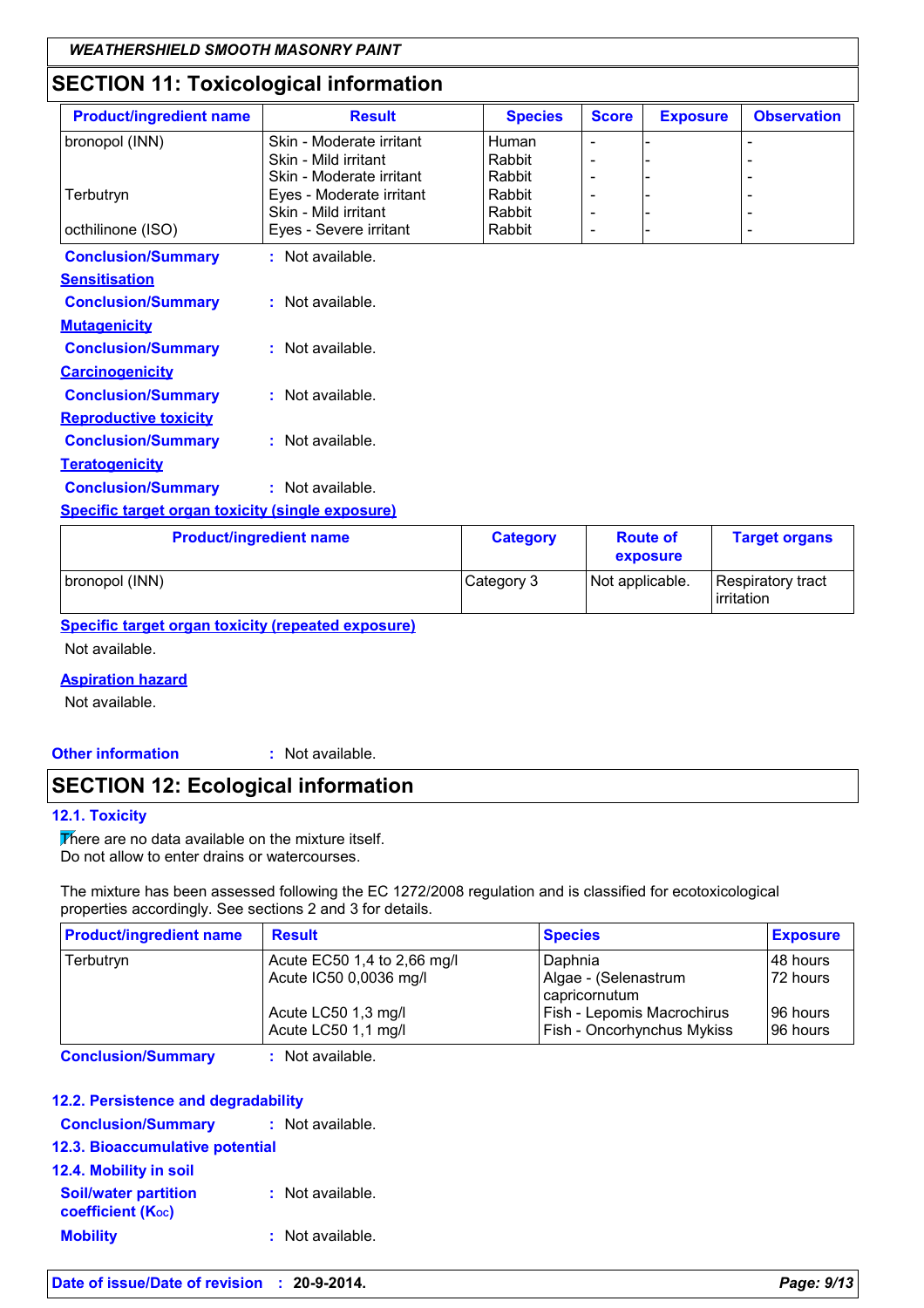## **SECTION 12: Ecological information**

| 12.5. Results of PBT and vPvB assessment |                                                       |
|------------------------------------------|-------------------------------------------------------|
| <b>PBT</b>                               | : Not applicable.                                     |
|                                          | P: Not available. B: Not available. T: Not available. |
| <b>vPvB</b>                              | : Not applicable.                                     |
|                                          | vP: Not available, vB: Not available.                 |
| 12.6. Other adverse effects              | : No known significant effects or critical hazards.   |

## **SECTION 13: Disposal considerations**

The information in this section contains generic advice and guidance. The list of Identified Uses in Section 1 should be consulted for any available use-specific information provided in the Exposure Scenario(s).

### **13.1 Waste treatment methods**

| <b>Product</b>                 |                                                                                                                                                                                                                                                                                                                                                                                                                                                                                                                                                    |
|--------------------------------|----------------------------------------------------------------------------------------------------------------------------------------------------------------------------------------------------------------------------------------------------------------------------------------------------------------------------------------------------------------------------------------------------------------------------------------------------------------------------------------------------------------------------------------------------|
| <b>Methods of disposal</b>     | The generation of waste should be avoided or minimised wherever possible.<br>Disposal of this product, solutions and any by-products should at all times comply<br>with the requirements of environmental protection and waste disposal legislation<br>and any regional local authority requirements. Dispose of surplus and non-<br>recyclable products via a licensed waste disposal contractor. Waste should not be<br>disposed of untreated to the sewer unless fully compliant with the requirements of<br>all authorities with jurisdiction. |
| <b>Hazardous waste</b>         | : The classification of the product may meet the criteria for a hazardous waste.                                                                                                                                                                                                                                                                                                                                                                                                                                                                   |
| <b>Disposal considerations</b> | Do not allow to enter drains or watercourses.<br>Dispose of according to all federal, state and local applicable regulations.<br>If this product is mixed with other wastes, the original waste product code may no<br>longer apply and the appropriate code should be assigned.<br>For further information, contact your local waste authority.                                                                                                                                                                                                   |
| <b>Packaging</b>               |                                                                                                                                                                                                                                                                                                                                                                                                                                                                                                                                                    |
| <b>Methods of disposal</b>     | The generation of waste should be avoided or minimised wherever possible. Waste<br>packaging should be recycled. Incineration or landfill should only be considered<br>when recycling is not feasible.                                                                                                                                                                                                                                                                                                                                             |
| <b>Disposal considerations</b> | Using information provided in this safety data sheet, advice should be obtained from<br>the relevant waste authority on the classification of empty containers.<br>Empty containers must be scrapped or reconditioned.<br>Dispose of containers contaminated by the product in accordance with local or<br>national legal provisions.                                                                                                                                                                                                              |
| <b>Special precautions</b>     | This material and its container must be disposed of in a safe way. Care should be<br>taken when handling emptied containers that have not been cleaned or rinsed out.<br>Empty containers or liners may retain some product residues. Avoid dispersal of<br>spilt material and runoff and contact with soil, waterways, drains and sewers.                                                                                                                                                                                                         |

|                                                     | <b>ADR</b>     | <b>IMDG</b>    |
|-----------------------------------------------------|----------------|----------------|
| 14.1. UN number                                     | Not regulated. | Not regulated. |
| 14.2. UN proper<br>shipping name                    |                |                |
| 14.3. Transport<br>hazard class(es)<br><b>Class</b> |                |                |
| <b>Subsidiary class</b>                             | -              | -              |
| 14.4. Packing<br>group                              |                |                |
| 14.5.<br><b>Environmental</b><br>hazards            |                |                |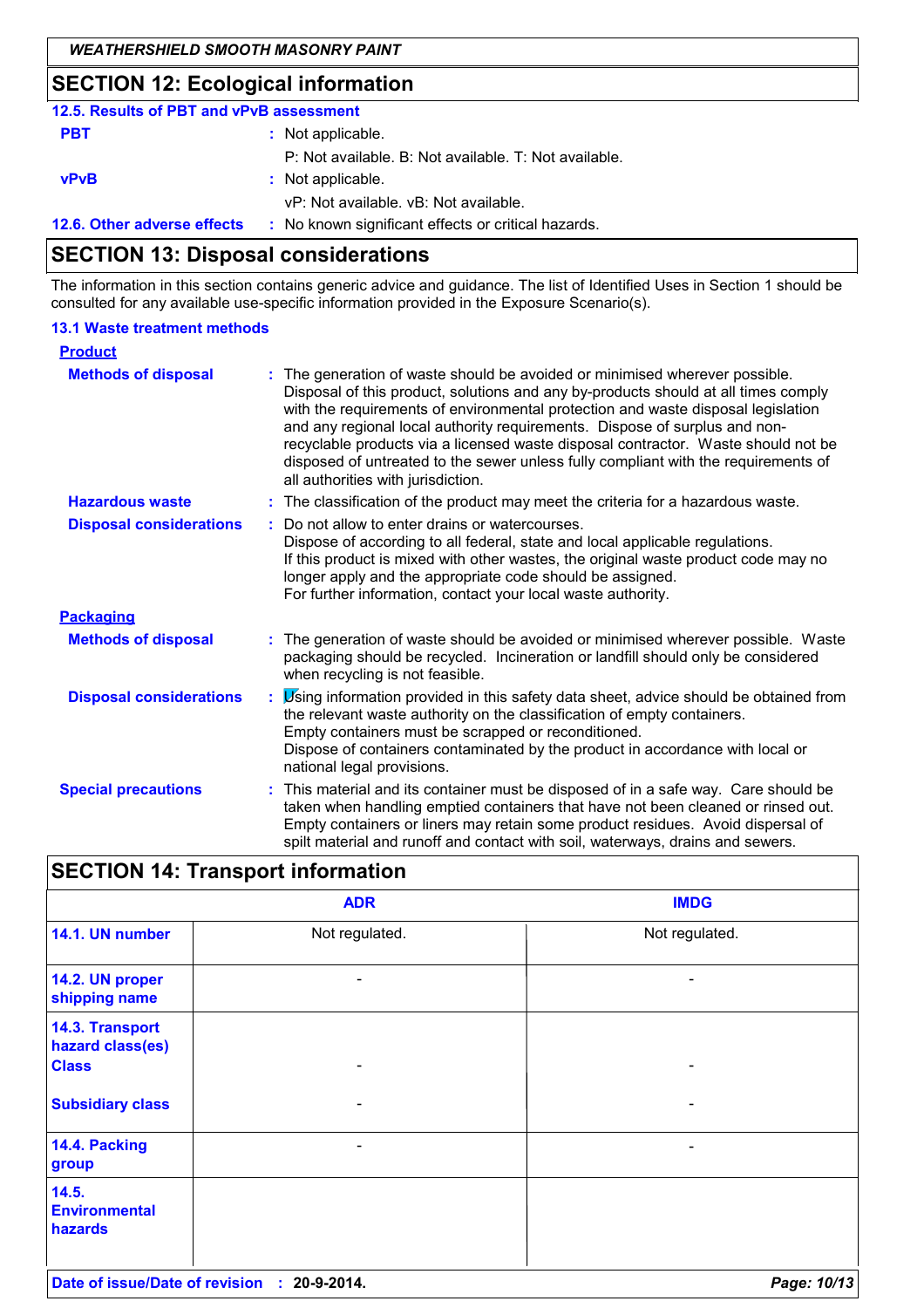|                                                                                                                                                                                                                                                                                                                                                                                                                                                                                                                                                                                                                                                                                                                                                                                                                                                                                                                  | <b>WEATHERSHIELD SMOOTH MASONRY PAINT</b>                                                                                                                                                                        |                 |  |  |  |
|------------------------------------------------------------------------------------------------------------------------------------------------------------------------------------------------------------------------------------------------------------------------------------------------------------------------------------------------------------------------------------------------------------------------------------------------------------------------------------------------------------------------------------------------------------------------------------------------------------------------------------------------------------------------------------------------------------------------------------------------------------------------------------------------------------------------------------------------------------------------------------------------------------------|------------------------------------------------------------------------------------------------------------------------------------------------------------------------------------------------------------------|-----------------|--|--|--|
|                                                                                                                                                                                                                                                                                                                                                                                                                                                                                                                                                                                                                                                                                                                                                                                                                                                                                                                  | <b>SECTION 14: Transport information</b>                                                                                                                                                                         |                 |  |  |  |
| <b>Marine pollutant</b>                                                                                                                                                                                                                                                                                                                                                                                                                                                                                                                                                                                                                                                                                                                                                                                                                                                                                          | No.                                                                                                                                                                                                              | No.             |  |  |  |
| <b>Marine pollutant</b><br>substances                                                                                                                                                                                                                                                                                                                                                                                                                                                                                                                                                                                                                                                                                                                                                                                                                                                                            |                                                                                                                                                                                                                  | Not available.  |  |  |  |
| 14.6. Special<br>precautions for<br>user                                                                                                                                                                                                                                                                                                                                                                                                                                                                                                                                                                                                                                                                                                                                                                                                                                                                         | Transport within user's premises: always transport in closed containers that are upright and<br>secure. Ensure that persons transporting the product know what to do in the event of an accident<br>or spillage. |                 |  |  |  |
| <b>HI/Kemler number</b>                                                                                                                                                                                                                                                                                                                                                                                                                                                                                                                                                                                                                                                                                                                                                                                                                                                                                          | Not available.                                                                                                                                                                                                   |                 |  |  |  |
| <b>Emergency</b><br>schedules (EmS)                                                                                                                                                                                                                                                                                                                                                                                                                                                                                                                                                                                                                                                                                                                                                                                                                                                                              |                                                                                                                                                                                                                  | Not applicable. |  |  |  |
| 14.7 Transport in bulk<br>according to Annex II of<br><b>MARPOL 73/78 and the IBC</b><br><b>Code</b><br><b>Additional</b><br><b>information</b>                                                                                                                                                                                                                                                                                                                                                                                                                                                                                                                                                                                                                                                                                                                                                                  | : Not applicable.                                                                                                                                                                                                |                 |  |  |  |
|                                                                                                                                                                                                                                                                                                                                                                                                                                                                                                                                                                                                                                                                                                                                                                                                                                                                                                                  | <b>SECTION 15: Regulatory information</b>                                                                                                                                                                        |                 |  |  |  |
| 15.1 Safety, health and environmental regulations/legislation specific for the substance or mixture<br>EU Regulation (EC) No. 1907/2006 (REACH)<br><b>Annex XIV - List of substances subject to authorisation</b><br><b>Annex XIV</b><br>None of the components are listed.<br><b>Substances of very high concern</b><br>None of the components are listed.<br><b>Annex XVII - Restrictions : Not applicable.</b><br>on the manufacture,<br>placing on the market<br>and use of certain<br>dangerous substances,<br>mixtures and articles<br><b>Other EU regulations</b><br>: Not available.<br><b>VOC</b><br><b>Europe inventory</b><br>: At least one component is not listed.<br><b>Seveso II Directive</b><br>This product is not controlled under the Seveso II Directive.<br><b>International regulations</b><br><b>Chemical Weapon Convention List Schedules I, II &amp; III Chemicals</b><br>Not listed. |                                                                                                                                                                                                                  |                 |  |  |  |
| Not listed.<br>Not listed.<br>Not listed.                                                                                                                                                                                                                                                                                                                                                                                                                                                                                                                                                                                                                                                                                                                                                                                                                                                                        | <b>Montreal Protocol (Annexes A, B, C, E)</b><br><b>Stockholm Convention on Persistent Organic Pollutants</b><br><b>Rotterdam Convention on Prior Inform Consent (PIC)</b>                                       |                 |  |  |  |
| Not listed.                                                                                                                                                                                                                                                                                                                                                                                                                                                                                                                                                                                                                                                                                                                                                                                                                                                                                                      | <b>UNECE Aarhus Protocol on POPs and Heavy Metals</b>                                                                                                                                                            |                 |  |  |  |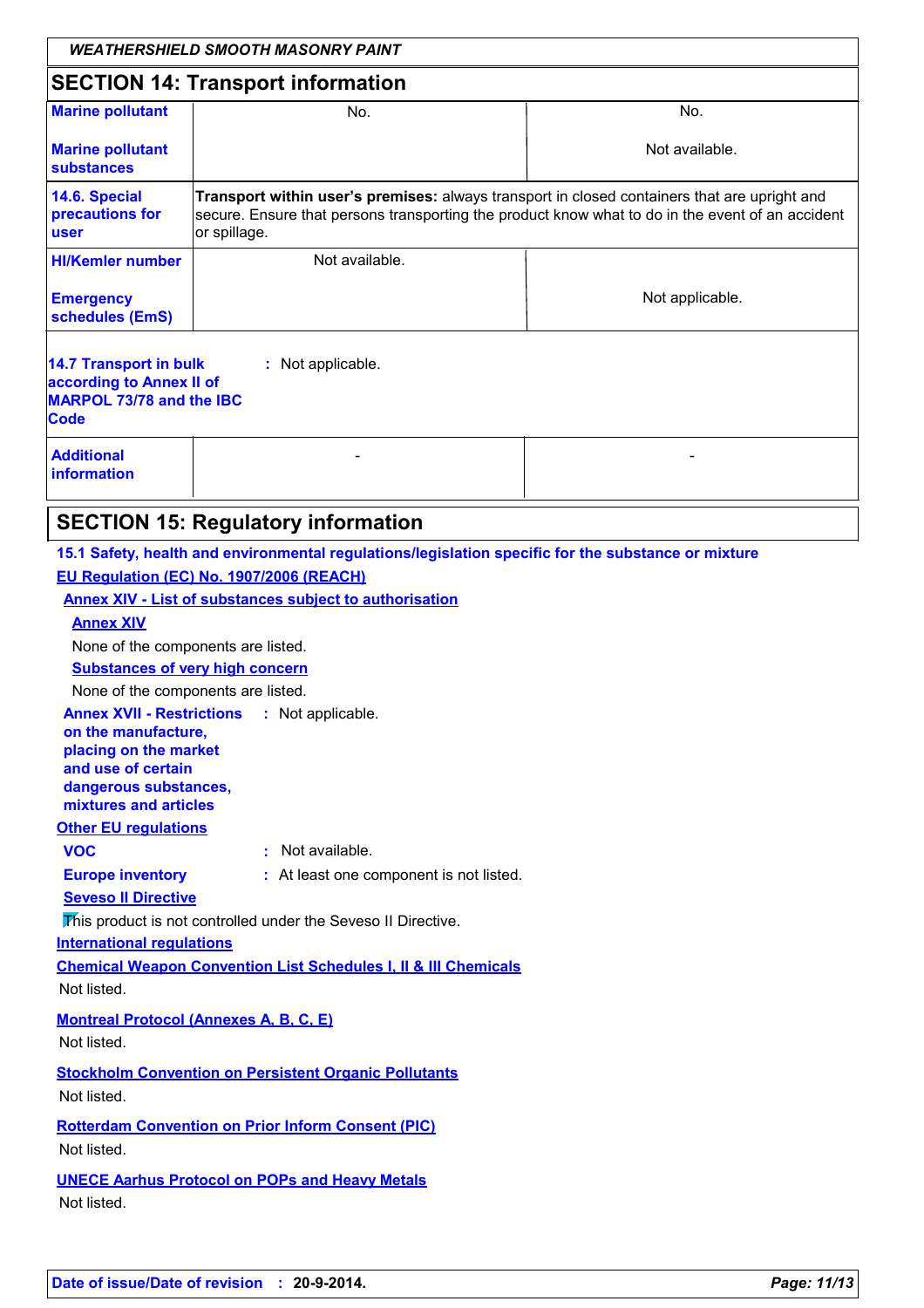## **SECTION 15: Regulatory information**

**15.2 Chemical Safety Assessment**

**:** Not applicable.

## **SECTION 16: Other information**

### **CEPE code :** 1

 $\nabla$  Indicates information that has changed from previously issued version.

|  | <b>Abbreviations and acronyms : ATE = Acute Toxicity Estimate</b>                |
|--|----------------------------------------------------------------------------------|
|  | $CLP = Classification$ , Labelling and Packaging Regulation [Regulation (EC) No. |
|  | 1272/2008]                                                                       |
|  | DMEL = Derived Minimal Effect Level                                              |
|  | DNEL = Derived No Effect Level                                                   |
|  | EUH statement = CLP-specific Hazard statement                                    |
|  | PBT = Persistent, Bioaccumulative and Toxic                                      |
|  | <b>PNEC</b> = Predicted No Effect Concentration                                  |
|  | <b>RRN = REACH Registration Number</b>                                           |
|  | vPvB = Very Persistent and Very Bioaccumulative                                  |

### **Procedure used to derive the classification according to Regulation (EC) No. 1272/2008 [CLP/GHS]**

| <b>Classification</b><br><b>Aguatic Chronic 3, H412</b> |                                                                                                                                                                                                                                                                                          | <b>Justification</b><br>Calculation method                                                                                                                                                                                                                                                                                                                                                                                                                                                                                                                                                                                    |  |
|---------------------------------------------------------|------------------------------------------------------------------------------------------------------------------------------------------------------------------------------------------------------------------------------------------------------------------------------------------|-------------------------------------------------------------------------------------------------------------------------------------------------------------------------------------------------------------------------------------------------------------------------------------------------------------------------------------------------------------------------------------------------------------------------------------------------------------------------------------------------------------------------------------------------------------------------------------------------------------------------------|--|
|                                                         |                                                                                                                                                                                                                                                                                          |                                                                                                                                                                                                                                                                                                                                                                                                                                                                                                                                                                                                                               |  |
| <b>Full text of classifications</b><br><b>[CLP/GHS]</b> | Kcute Tox. 3, H311<br>Acute Tox. 3, H331<br>Acute Tox. 4, H302<br>Acute Tox. 4, H312<br>Aquatic Acute 1, H400<br>Aquatic Chronic 1, H410<br>Eye Dam. 1, H318<br>Skin Corr. 1B, H314<br>Skin Irrit. 2, H315<br>Skin Sens. 1, H317<br>STOT SE 3, H335<br>(Respiratory tract<br>irritation) | <b>ACUTE TOXICITY (dermal) - Category 3</b><br><b>ACUTE TOXICITY (inhalation) - Category 3</b><br><b>ACUTE TOXICITY (oral) - Category 4</b><br><b>ACUTE TOXICITY (dermal) - Category 4</b><br><b>ACUTE AQUATIC HAZARD - Category 1</b><br>LONG-TERM AQUATIC HAZARD - Category 1<br>Aquatic Chronic 3, H412  LONG-TERM AQUATIC HAZARD - Category 3<br>SERIOUS EYE DAMAGE/ EYE IRRITATION - Category<br>SKIN CORROSION/IRRITATION - Category 1B<br>SKIN CORROSION/IRRITATION - Category 2<br>SKIN SENSITIZATION - Category 1<br>SPECIFIC TARGET ORGAN TOXICITY (SINGLE<br>EXPOSURE) (Respiratory tract irritation) - Category 3 |  |
| <b>Full text of abbreviated R</b><br>phrases            | : R23- Toxic by inhalation.<br>R <sub>34</sub> - Causes burns.<br>the aquatic environment.<br>aquatic environment.                                                                                                                                                                       | R23/24- Toxic by inhalation and in contact with skin.<br>R22- Harmful if swallowed.<br>R21/22- Harmful in contact with skin and if swallowed.<br>R41- Risk of serious damage to eyes.<br>R37/38- Irritating to respiratory system and skin.<br>R43- May cause sensitisation by skin contact.<br>R50- Very toxic to aquatic organisms.<br>R50/53- Very toxic to aquatic organisms, may cause long-term adverse effects in<br>R52/53- Harmful to aquatic organisms, may cause long-term adverse effects in the                                                                                                                  |  |